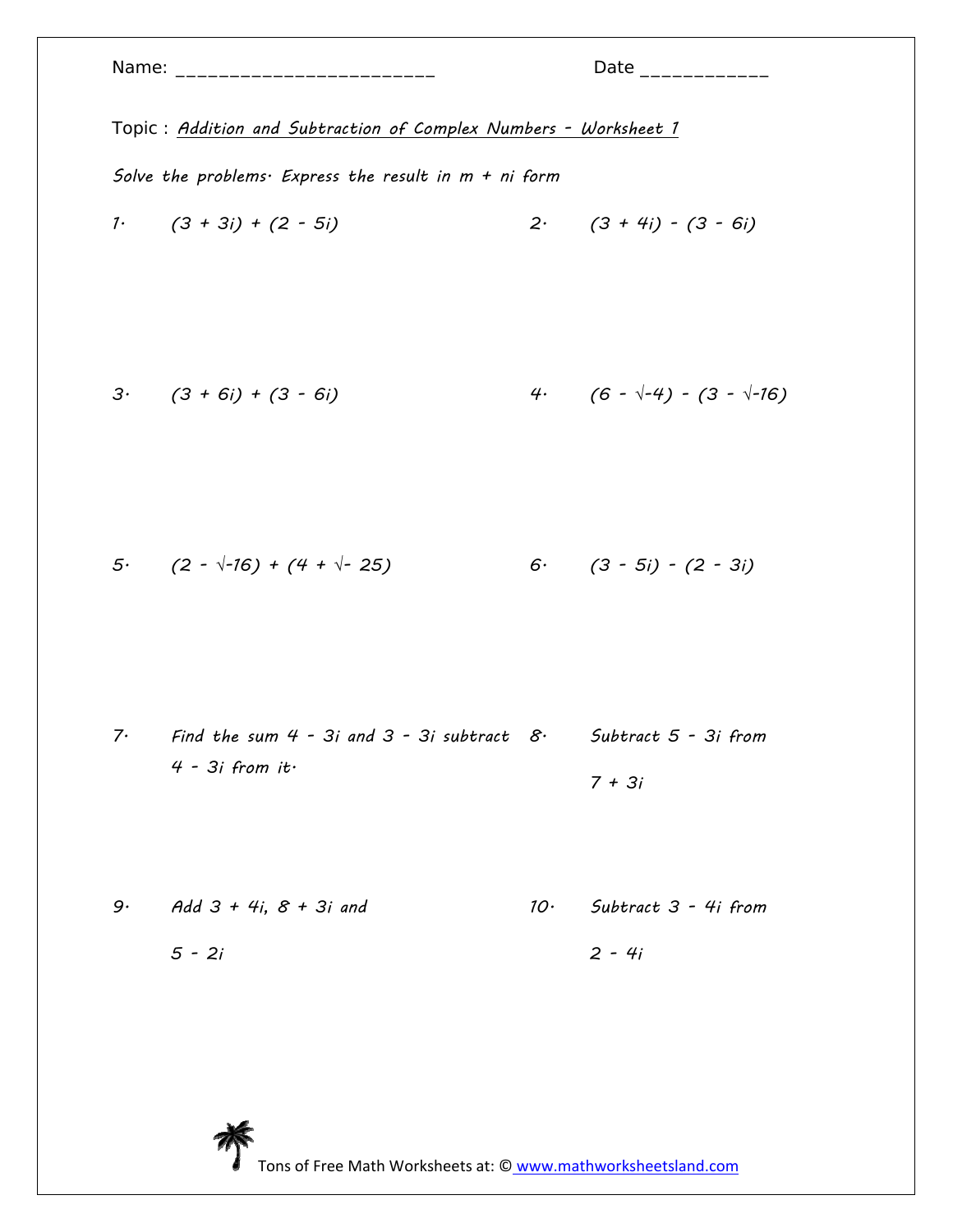|    |                                                                                           | Date ______________                      |
|----|-------------------------------------------------------------------------------------------|------------------------------------------|
|    | Topic: Addition and Subtraction of Complex Numbers - Worksheet 2                          |                                          |
|    | Solve the problems. Express the result in $m + ni$ form                                   |                                          |
|    | 1. $(5 + 4i) + (4 - 6i)$                                                                  | $2 \cdot (5 + 3i) - (2 - 6i)$            |
|    | $3 \cdot (4 + 7i) + (4 - 7i)$                                                             | 4. $(6 - \sqrt{-16}) - (5 - \sqrt{-25})$ |
|    | 5. $(4 - \sqrt{-4}) + (6 + \sqrt{-9})$                                                    | 6. $(4 - 6i) - (3 - 4i)$                 |
| 7. | Find the sum $6$ - 4i and 2 - 2i subtract $8$ · Subtract 3 - 4i from<br>$2 - 2i$ from it. | $5 + 4i$                                 |
| 9. | Add 4 + 5i, 6 + 4i and<br>$3 - 3i$                                                        | $10.$ Subtract $5 - 3i$ from<br>$4 - 4i$ |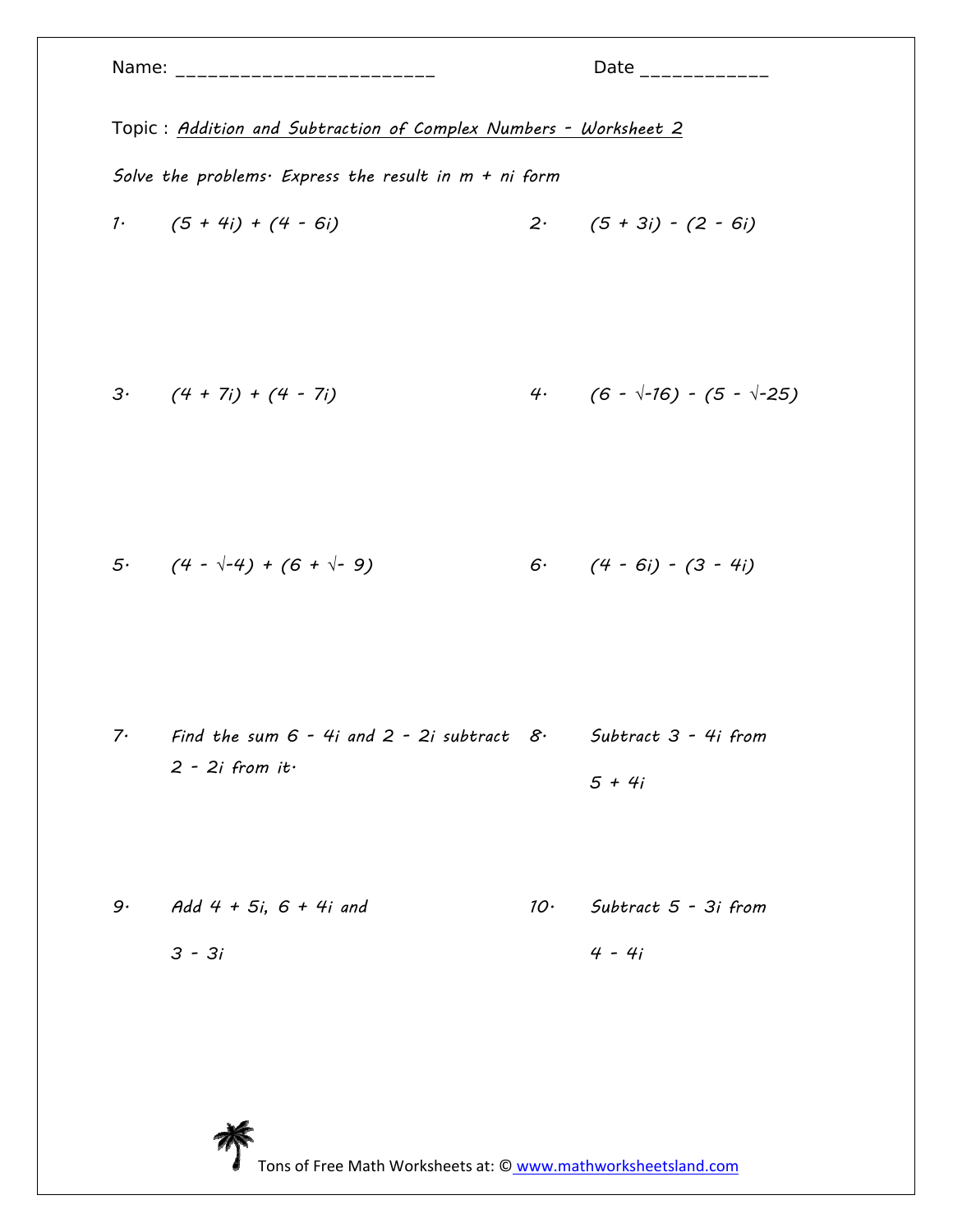| Topic: Addition and Subtraction of Complex Numbers - Worksheet 3 |                                                                                           |                 |                                         |  |
|------------------------------------------------------------------|-------------------------------------------------------------------------------------------|-----------------|-----------------------------------------|--|
| Solve the problems. Express the result in $m + ni$ form          |                                                                                           |                 |                                         |  |
|                                                                  | 1. $(2 + 3i) + (3 - 5i)$                                                                  |                 | $2 \cdot (6 + 5i) - (6 - 4i)$           |  |
|                                                                  | $3 \cdot (5 + 6i) + (5 - 4i)$                                                             |                 | 4. $(5 - \sqrt{-9}) - (6 - \sqrt{-16})$ |  |
|                                                                  | 5 $(5 - \sqrt{-36}) + (7 + \sqrt{-49})$                                                   |                 | $6.$ $(5 - 3i) - (2 - 5i)$              |  |
| 7.                                                               | Find the sum $3$ - 5i and 2 - 5i subtract $8$ · Subtract 4 - 5i from<br>$2 - 5i$ from it. |                 | $6 + 5i$                                |  |
| 9.                                                               | Add $5 + 2i$ , $7 + 3i$ and                                                               | 10 <sup>°</sup> | Subtract 2 - 5i from                    |  |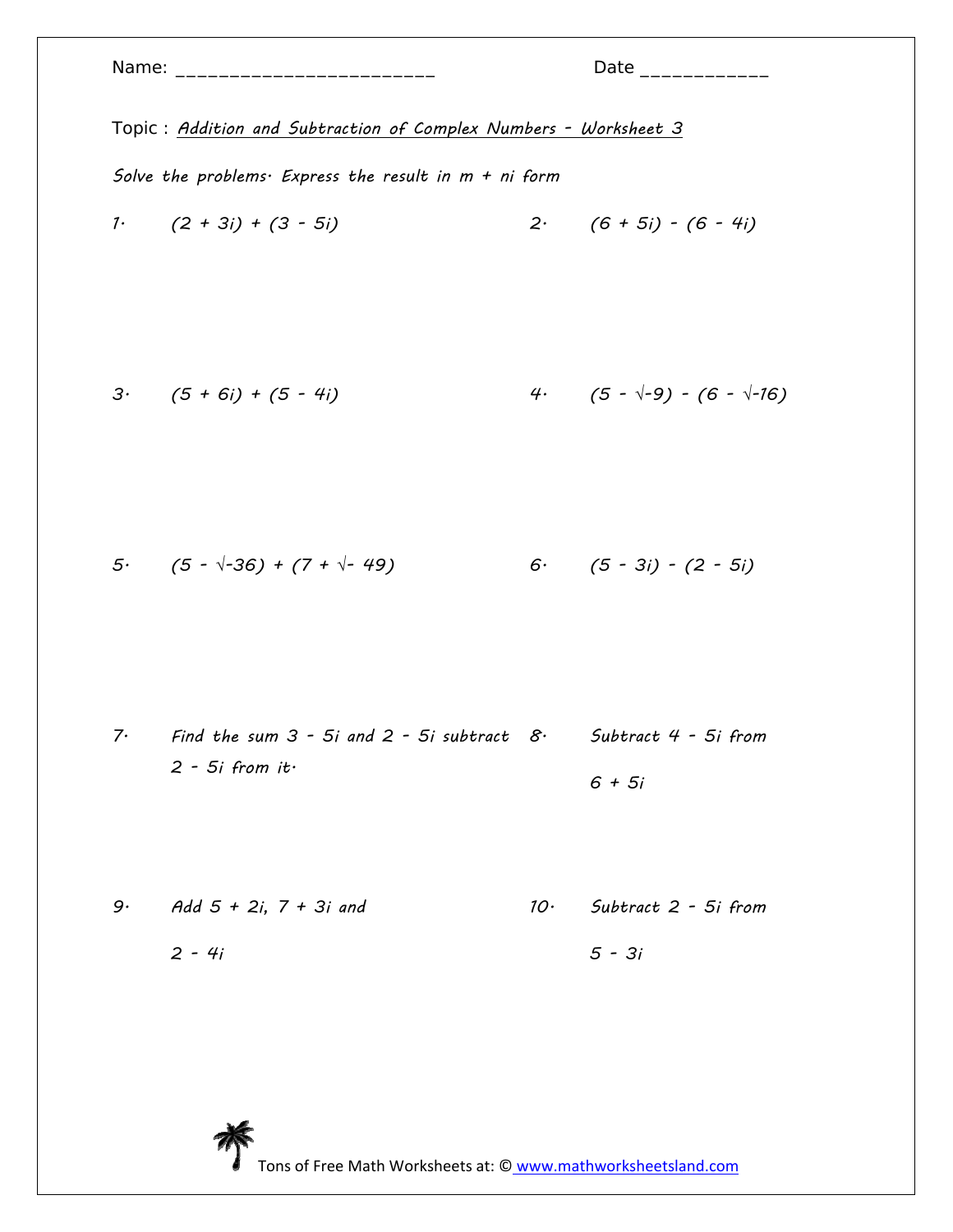|          | Topic: Addition and Subtraction of Complex Numbers - Worksheet 4                              |                                          |
|----------|-----------------------------------------------------------------------------------------------|------------------------------------------|
|          | Solve the problems. Express the result in $m + ni$ form<br>1. $(4 + 5i) + (6 - 3i)$           | $2 \cdot (7 + 3i) - (7 - 2i)$            |
|          | $3 \cdot (8 + 7i) + (8 - 3i)$                                                                 | 4. $(7 - \sqrt{-16}) - (8 - \sqrt{-49})$ |
|          | 5. $(7 - \sqrt{-25}) + (9 + \sqrt{-64})$                                                      | 6. $(7 - 5i) - (3 - 4i)$                 |
| $7\cdot$ | Find the sum $6$ - 4i and $3$ - 2i subtract $8$ · Subtract $5$ - 7i from<br>$3 - 2i$ from it. | $8 + 7i$                                 |
| 9.       | Add 4 + 3i, $8$ + 4i and<br>$3 - 5i$                                                          | $10.$ Subtract $3 - 6i$ from<br>$7 - 4i$ |